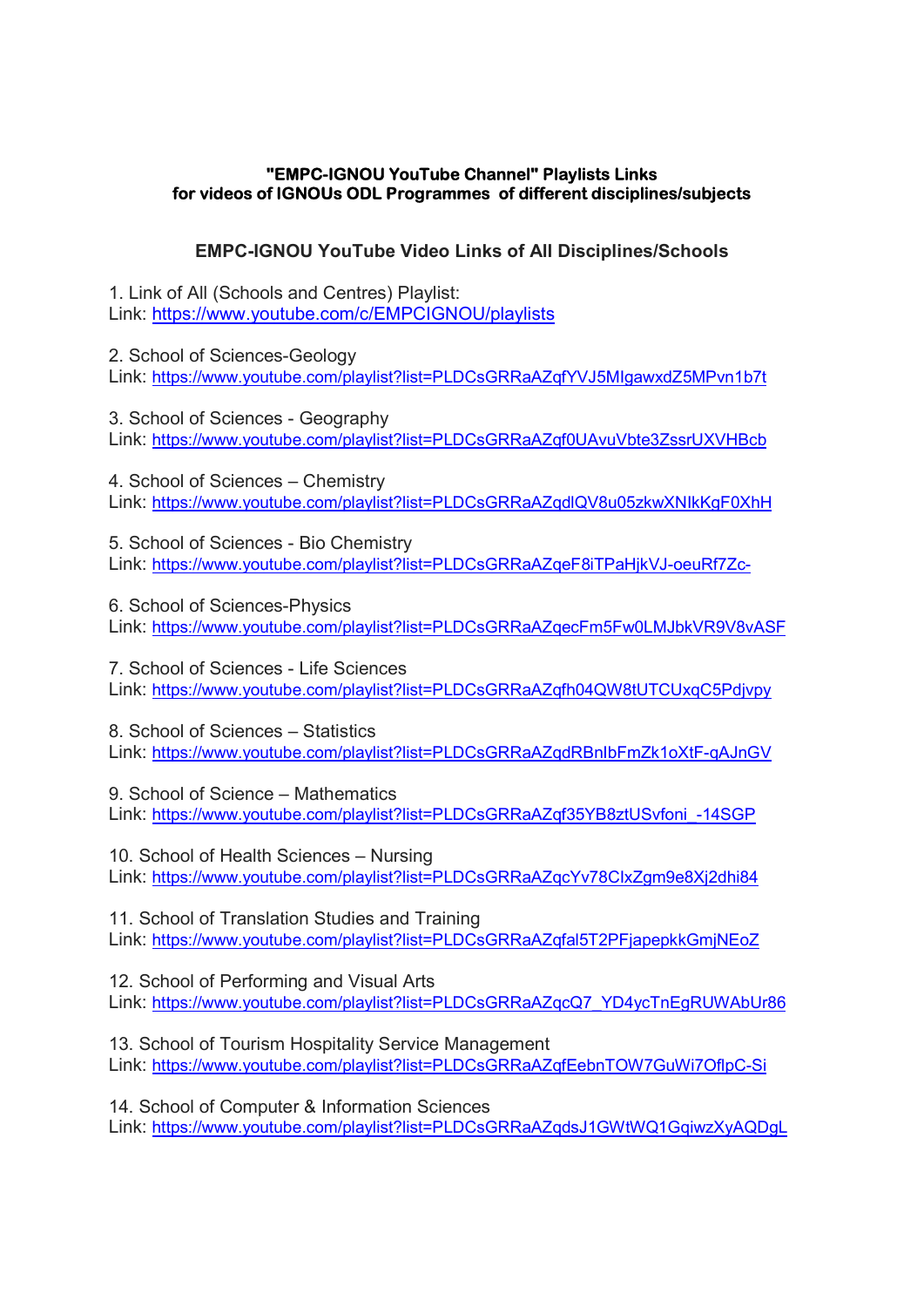15. School of Law

Link: https://www.youtube.com/playlist?list=PLDCsGRRaAZqfwMyXTxqkA1qBHZOk23VdL

16. School of Agriculture

Link: https://www.youtube.com/playlist?list=PLDCsGRRaAZqeNq8ioBWjN\_Hf5jCgPz9oe

17. School of Inter-Disciplinary and Trans-Disciplinary Studies Link: https://www.youtube.com/playlist?list=PLDCsGRRaAZqfn-4unc\_R0BM8tAjXYauTP

18. School of Journalism and New Media Studies Link: https://www.youtube.com/playlist?list=PLDCsGRRaAZqe7Dd32qM1KacHkr6MV1ZUj

19. School of Education Link: https://www.youtube.com/playlist?list=PLDCsGRRaAZqfB32BcEhImGwIlmbMpFAIe

20. School of Gender and Development Studies Link: https://www.youtube.com/playlist?list=PLDCsGRRaAZqd7uvI3iFRRG1GD3hwzSD-g

21. School of Social Work Link: https://www.youtube.com/playlist?list=PLDCsGRRaAZqeBdbXUoSKJ0sGRQDouIRPO

22. School of Social Sciences – Psychology Link: https://www.youtube.com/playlist?list=PLDCsGRRaAZqfvIWhPDzkpcaIILaPslcr8

23. School of Continuing Education - Nutritional Science Link: https://www.youtube.com/playlist?list=PLDCsGRRaAZqcmyqfd91uRy\_fUqD7w-uNH

24. School of Continuing Education - Child Development Link: https://www.youtube.com/playlist?list=PLDCsGRRaAZqe4gYbGatPJVlCrOBgilKJT

25. School of Social Sciences - Library and Information Science Link: https://www.youtube.com/playlist?list=PLDCsGRRaAZqetCNy6XxxB3Apttuwc9V0a

26. School of Social Sciences – Economics Link: https://www.youtube.com/playlist?list=PLDCsGRRaAZqcilREHckNQGceP\_k24KVCB

27. School of Extension and Development Studies Link: https://www.youtube.com/playlist?list=PLDCsGRRaAZqcG5oOOlG5l-enB14cT95gV

28. School of Foreign Languages Link: https://www.youtube.com/playlist?list=PLDCsGRRaAZqfiyJ\_CW9NGJNv8NvUdjQ8C

29. School of Health Sciences - Health Sciences Link: https://www.youtube.com/playlist?list=PLDCsGRRaAZqfPjHrGN6WbEqvUuF3V1o6L